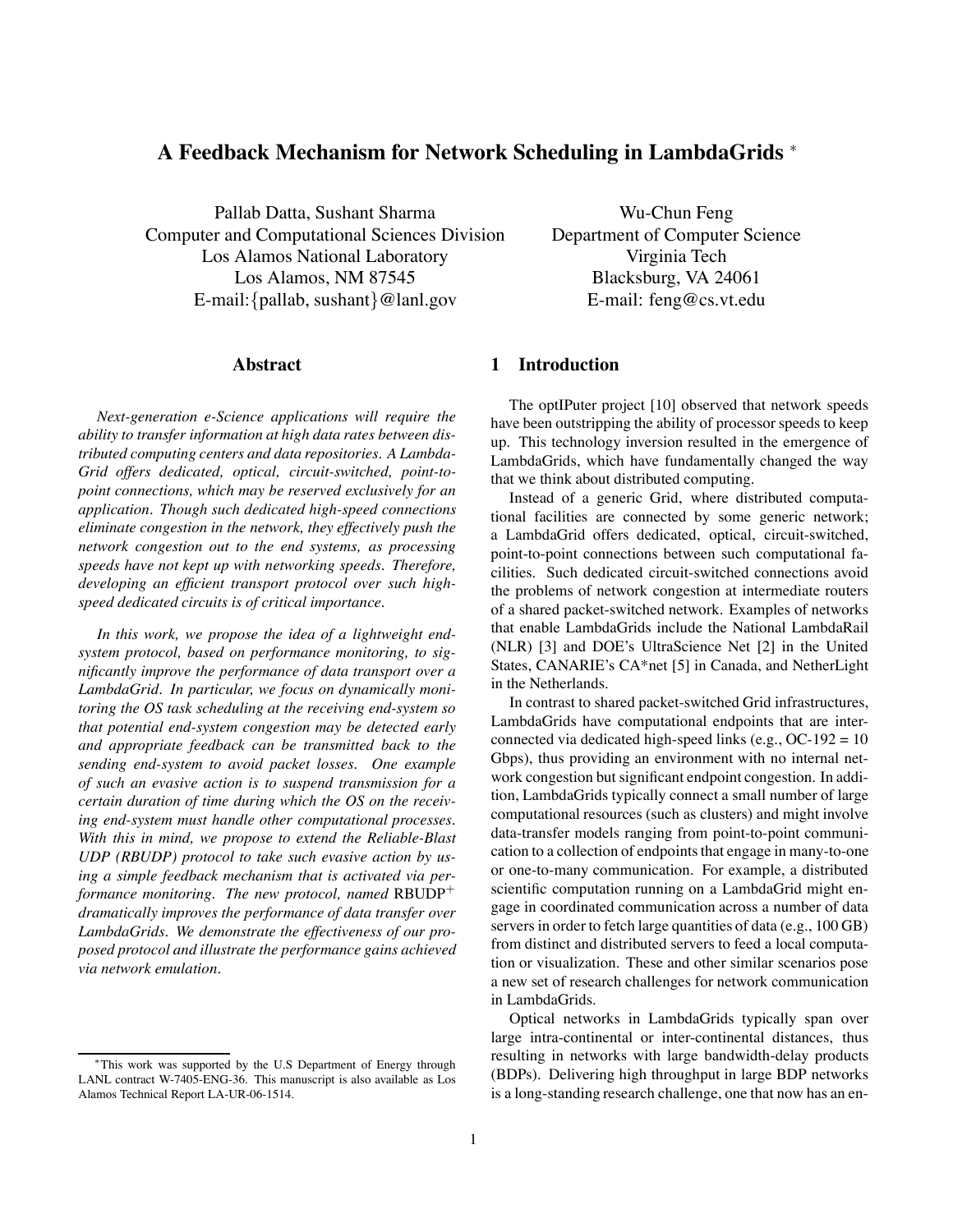tire workshop devoted to it – *The International Workshop on Protocols for Fast Long-Distance Networks (PFLDnet)*. TCP and its variants [7, 4, 8] have been used in shared packetswitched networks for adjusting the sending rate depending on the inferred state of congestion *in* the network. Given that this type of congestion does not occur *in* a dedicated, circuit-switched, optical network; TCP and its variants have been shown to be inefficient in such networks. As a result, numerous UDP-based transport protocols such as Reliable-Blast UDP (RBUDP) [6] and Fixed-Rate Transport Protocol [13] have been proposed in the literature to overcome this limitation.

In RBUDP, the sender transmits UDP data packets at a fixed bit rate, specified by the user. After all the data has been transmitted, the receiver sends the error sequence numbers corresponding to the data packets that it did not receive (due to network congestion in a packet-switched network or end-system congestion in a circuit-switched network) to the sender via a TCP connection. The sender then re-transmits the errorsequence data packets via UDP. The above continues until the receiver has received all data packets successfully. In this manner, a reliable mechanism for packet delivery is imposed on top of the unreliable connectionless UDP.

Although RBUDP has been demonstrated to perform fairly well in LambdaGrid environments, its main weakness is its inability to adapt the sending rate. This leads to unwanted packet losses, particularly when the receiving endsystem is swamped with too many packets to process, i.e., the network outstrips the ability of the processor to keep up. Though dedicated optical connections such as those in LambdaGrids effectively eliminate congestion *in* the network, the network throughput of such connections (namely 10 Gbps for an OC-192 connection) often exceed the capabilities of data processing at the end system [11, 12], thus creating congestion at the end system.

In addition to receiving data, the receiving end-system is oftentimes expected to be running other processes such as visualization and analysis of the received data which may be computationally intensive. In such a case, the receiving endsystem's operating system (OS) has to schedule a computationally (CPU) bound process (visualization and analysis) and an I/O-bound process (receiving data) simultaneously. Because the buffer size on the end-system's network interface card (NIC) is typically small, packets may be dropped due to buffer overflow, i.e., when the receiving data process is not scheduled by the OS at appropriate times to transfer the packets from the line-card buffer in the NIC to physical memory. Transmitting data to such an end system using RBUDP at a fixed rate, only exacerbates the problem of end-system congestion.

In this work, we propose the idea of a lightweight endsystem protocol, based on performance monitoring, to significantly improve the performance of data transport over a LambdaGrid. In particular, we focus on dynamically monitoring the OS task scheduling at the receiving end-system so that potential end-system congestion may be detected early and appropriate feedback can be transmitted back to the sending end-system to avoid packet losses. One example of such an evasive action is to suspend transmission for a certain duration of time during which the OS on the receiving endsystem must handle other computational processes. With this in mind, we propose to extend the Reliable-Blast UDP (RBUDP) protocol to take such evasive action by using a simple feedback mechanism that is activated via performance monitoring. The new protocol, named *RBUDP*<sup>+</sup> dramatically improves the performance of data transfer over LambdaGrids. We demonstrate the effectiveness of our proposed protocol and illustrate the performance gains achieved via network emulation.

The rest of this paper is organized as follows. First, we describe the problem in Section 2. We describe the end-system task monitoring in Section 3. The receiver's algorithm for the explicit feedback mechanism to avoid packet losses is described in Section 4. Section 5 presents the experimental setup, followed by experimental results in Section 6. We finally conclude the paper in Section 7.

## **2 Problem Description**

Dense wavelength division multiplexing (DWDM) allows optical fibers to carry hundreds of wavelengths of 2.5 to 10 Gbps each for a total of terabits per second capacity per fiber. A LambdaGrid is a set of distributed resources directly connected with DWDM links, in which network bandwidth is no longer the key performance limiter to communication. Compared to shared, packet-switched IP networks, the key distinguishing characteristics of LambdaGrid networks are as follows:

- Very high-speed (e.g., OC-192 or OC-768) dedicated links and long delays between interconnected sites.
- End-to-end network bandwidth that exceeds the dataprocessing (i.e., computing) capabilities of the attached end-systems.
- Optical links between end-system pairs that are viewed as virtual dedicated connections, which is in contrast to the commonly shared links in a traditional packetswitched network.

Clearly, network performance can be substantially improved in LambdaGrid environments if packet losses due to end-system congestion are avoided when the receiving endsystem OS is context-switched to some process other than the networking process. The following are some possible solutions:

• A Real-Time OS (RTOS) can be employed. A Real-Time OS allows for specifying hard deadlines for tasks.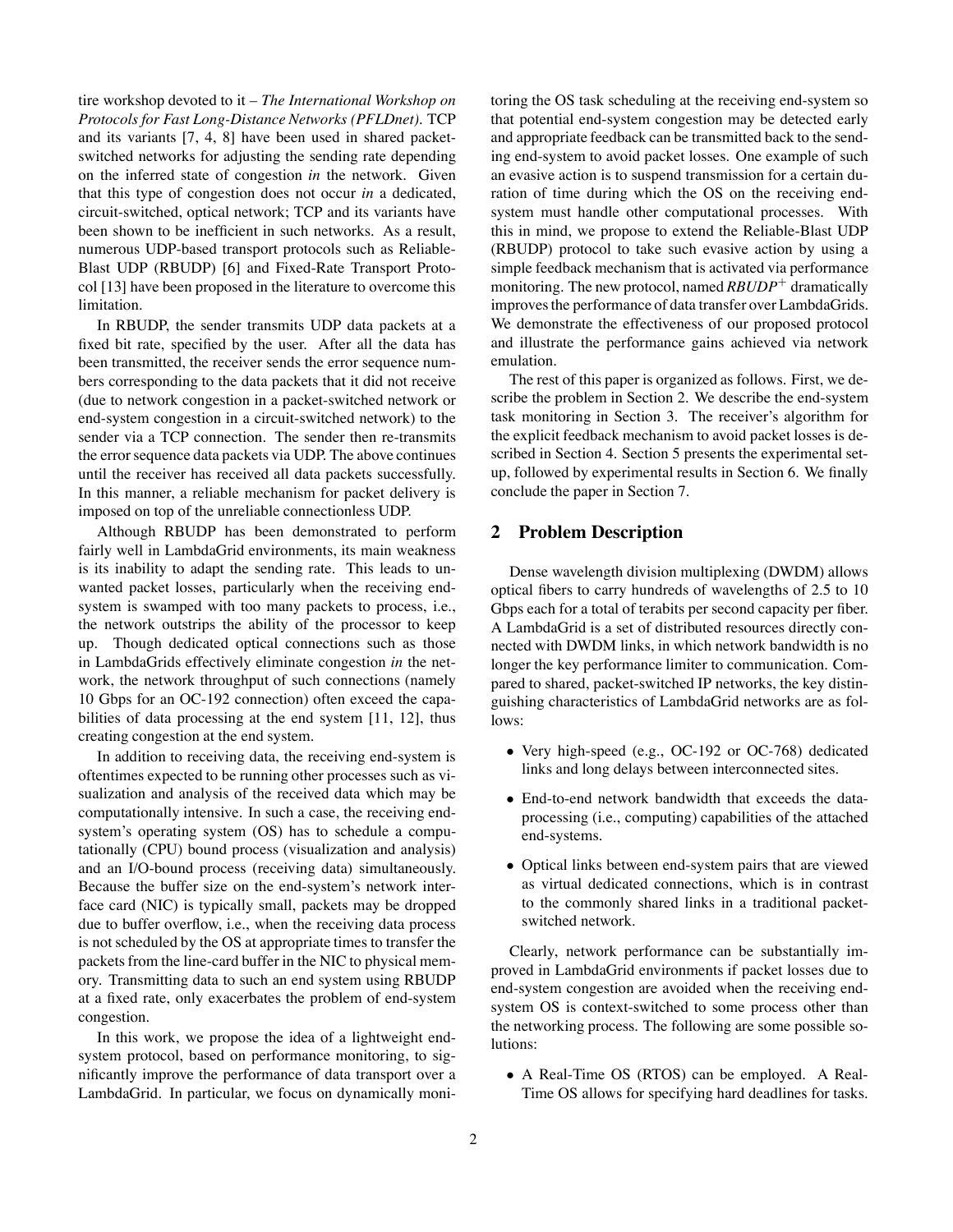The RBUDP receive process may be classified as a realtime task with periodic hard deadlines specified so that packets can be handled at the incoming data rate. However, a RTOS is expensive to maintain and may not be suitable for all applications. Furthermore, device driver and hardware support is not commonplace for a RTOS. For example, no 10-Gigabit Ethernet NIC support currently exists in a RTOS.

- The buffer size in the network interface card (NIC) can be increased so that packets are not dropped when the OS is not ready to handle them. However, this is a very expensive hardware solution that NIC vendors are generally not willing to provide. The Chelsio 10-Gigabit NICs that we used in our experiments have 512-MB RAM, but it is shared between transmitting and receiving queues, as well as for other tasks.
- Various parameters of the OS scheduler such as maximum allocated time slice, maximum dynamic bonus priority granted to an I/O process, and so on, may be adjusted so as to favor the RBUDP receive process, and thus reduce packet losses. However, this is not a good solution, as it would lead to custom OS kernels for applications. Application scientists running in LambdaGrid environments would rather not deal with customized kernels or kernel patches to improve their network performance.

Due to the limitations of the above approaches, we propose a rate-adaptive transport protocol that is lightweight and end-system performance aware, so as to maximize the end-to-end throughput while minimizing packet loss in a LambdaGrid environment. Based on the self-monitoring of the dynamic task scheduling at the receiving end-system, our protocol would enable the receiver to proactively deliver feedback to the sender to adapt its sending rate, thus avoiding congestion and packet losses at the receiving end-system. A proactive feedback mechanism that thwarts the sender from swamping the receiver with abundant data during process context-switch intervals could potentially deliver significantly better network performance.

# **3 End-System Task Monitoring**

Our objective is to monitor the end-system performance, so as to identify forecasted periods of end-system congestion. By predicting the time at which the receiving end-system OS may allocate a large time-slice to a CPU-intensive process (and hence, does not respond to packet-handling interrupts from the NIC), we know that this predicted time is when endsystem congestion may occur. If the sending end-system does not transmit during such times, packet loss can be averted



**Figure 1. Soft real-time process at the receiving end-system that monitors the task scheduling at the end-system and sends explicit feedback to the sender**

at the receiving end-system, thus improving the data-transfer performance.

For the purpose of monitoring, the following system metrics may be considered: average CPU load, NIC buffer occupancy, task time-slice, and task priority. Out of all the above, we found the task time-slice, coupled with its priority, to be the most helpful indicator. Furthermore, these metrics are trivial to monitor in an OS. As shown in Figure 1, a soft realtime (SRT) process can be implemented at the receiving endsystem that monitors the task scheduling at the end-system and sends an explicit feedback notification back to the sender to temporarily stop data transfer. This can significantly improve the end-to-end system throughput by reducing packet loss at the receiving host.

An OS typically distinguishes between an I/O-bound process and a CPU-bound process. For example, the Linux kernel 2.6.x scheduler maintains the dynamic priority of processes, which is the static priority (related to task niceness) plus a dynamic bonus granted based on process interactivity. In the Linux kernel 2.6.x scheduler [9], the static priority for user processes ranges from  $0$  to  $40$  (corresponding to niceness values between  $-20$  and  $+19$ ). A lower number corresponds to higher priority. The dynamic bonus granted by the kernel to boost the priority of interactive tasks ranges from  $-5$  to  $+5$ . This is computed proportional to the average sleep time of the task. Since I/O-bound processes are more interactive than CPU-bound processes, they usually have a higher dynamic priority. While choosing a task amongst a set of tasks ready to run, the OS chooses the one with the highest priority.

In the experimental setup considered for our purposes, the RBUDP process starts off as an I/O-bound process with a very high priority. But as a large number of packets are received at the receiver, the I/O-bound receive process quickly uses all of its time-slice. This results in a reduction in the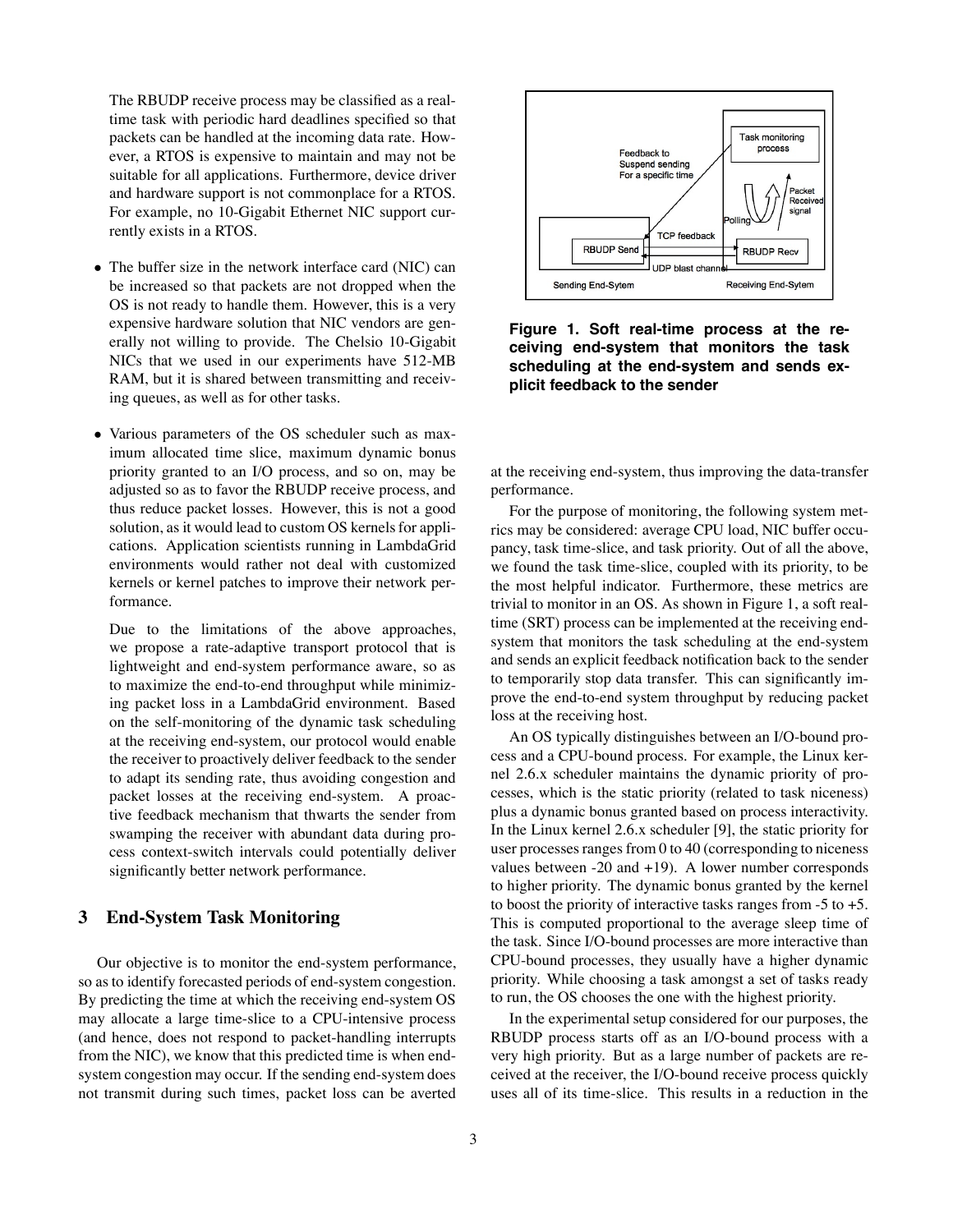*avg sleep time* of the I/O-bound process and translates into a very low *bonus*, thus causing the dynamic priority of the RBUDP process to decrease with time and then forcing the RBUDP process to be context-switched out.

# **4 RBUDP**<sup>+</sup>**: Rate-Adaptive Protocol for LambdaGrids**

The main objective of our  $RBUDP<sup>+</sup>$  protocol is to deliver high end-to-end throughput over LambdaGrids by monitoring end-system performance, so as to identify forecasted periods of end-system congestion. As noted in the previous section, by predicting the time at which the receiving endsystem OS may allocate a large time-slice to a CPU-intensive process, we can predict when end-system congestion might occur because the receiving end-system OS will not be responding to packet-handling interrupts from the NIC. If the receiver can transmit explicit feedback to the sender so that the sender does not transmit during such times, packet loss can be averted at the receiving end-system, thus improving the data-transfer performance. Consequently, we propose a  $RBUDP<sup>+</sup>$  protocol that enables the receiver to send explicit feedback to the sender.

We first note that the Linux kernel 2.6.x scheduler does not contain any algorithms that run in worse than O(1) time. That is, every part of the scheduler is guaranteed to execute within a certain constant amount of time regardless of how many tasks are on the system. The run-queue data structure is the most basic structure in the Linux kernel 2.6.x scheduler; there is one run-queue per processor. Essentially, a run-queue keeps track of all runnable tasks assigned to a particular CPU. In the Linux 2.6 kernel, we have two priority arrays, one is the *active array* and the other is the *expired array*. Each of these arrays consists of different queues of runnable processes each set at a different priority level. For example, in Figure 2 we have different processes in the active array varying between priority levels  $1 \cdots m$ . Each priority level can have a varying number of tasks, each having a particular allocated *time-slice* for execution, and a static priority (set relative to task niceness) and dynamic priority (set equal to the priority level).

Similarly, we have a set of processes between priority levels  $1 \cdots m$ , in the *expired array*. A task's static priority is stored in its *static prio* variable, where *p* is a task, *p*→*static prio* is its static priority. The Linux kernel 2.6.x scheduler rewards I/O-bound tasks and punishes CPU-bound tasks by adding or subtracting a task's static priority. The adjusted priority is called a task's dynamic priority and is accessible via the task's *prio* variable (e.g. *p*→*prio* where *p* is a task). If a task is interactive (the scheduler's term for I/O-bound), its priority is boosted.

The *effective prio()* function calculates a task's dynamic priority. *effective prio()* computes the bonus by the following formulae:

*bonus* = *CURRENT BONUS(p)* - *MAX BONUS/2*;



**Figure 2. The active and expired priority-arrays with process-queues for different priority levels**

*prio* = *p*→*static prio* - *bonus*; *#define CURRENT BONUS(p) NS TO JIFFIES((p)*→*sleep avg)*× *MAX BONUS*/ *MAX SLEEP AVG)*;

For simplicity, let us assume that our system has only one I/O-intensive task and several memory-intensive tasks to be scheduled at the receiver end-system. There can be different scenarios in the kernel, which we illustrate here in this section, and propose a feedback mechanism for the most common case. We skip the details of the other cases in this paper since we conjecture that the receiver-bound I/O process would most likely be re-queued in the active array, due to its I/O-bound nature.

The I/O-intensive task can be in any of the priority levels in the active array, as shown in Figure 2. At the end of its time-slice, its dynamic priority is re-calculated, based on the bonus (which again depends on the average sleep time of the task). Depending on the value of the newly calculated dynamic priority and whether other tasks in the *expired array* have surpassed their *STARVATION LIMIT* the task can get re-entered in any of the priority levels in the *active array* or may be migrated to the *expired array*.

For now, let us assume the simplest case, where we can have a soft real-time process (*SRT*) that monitors the state of the I/O-intensive process in the kernel. Assuming that the I/O process associated with the RBUDP data-receive is the  $k<sup>th</sup>$ process in the active priority array, we can deterministically estimate the point of time when the *SRT* process can send a explicit feedback message back to the sender end-system so as to stop the transfer. This explicit feedback message contains two pieces of information: (1) when to stop transmission and (2) for how long to stop transmission. The former is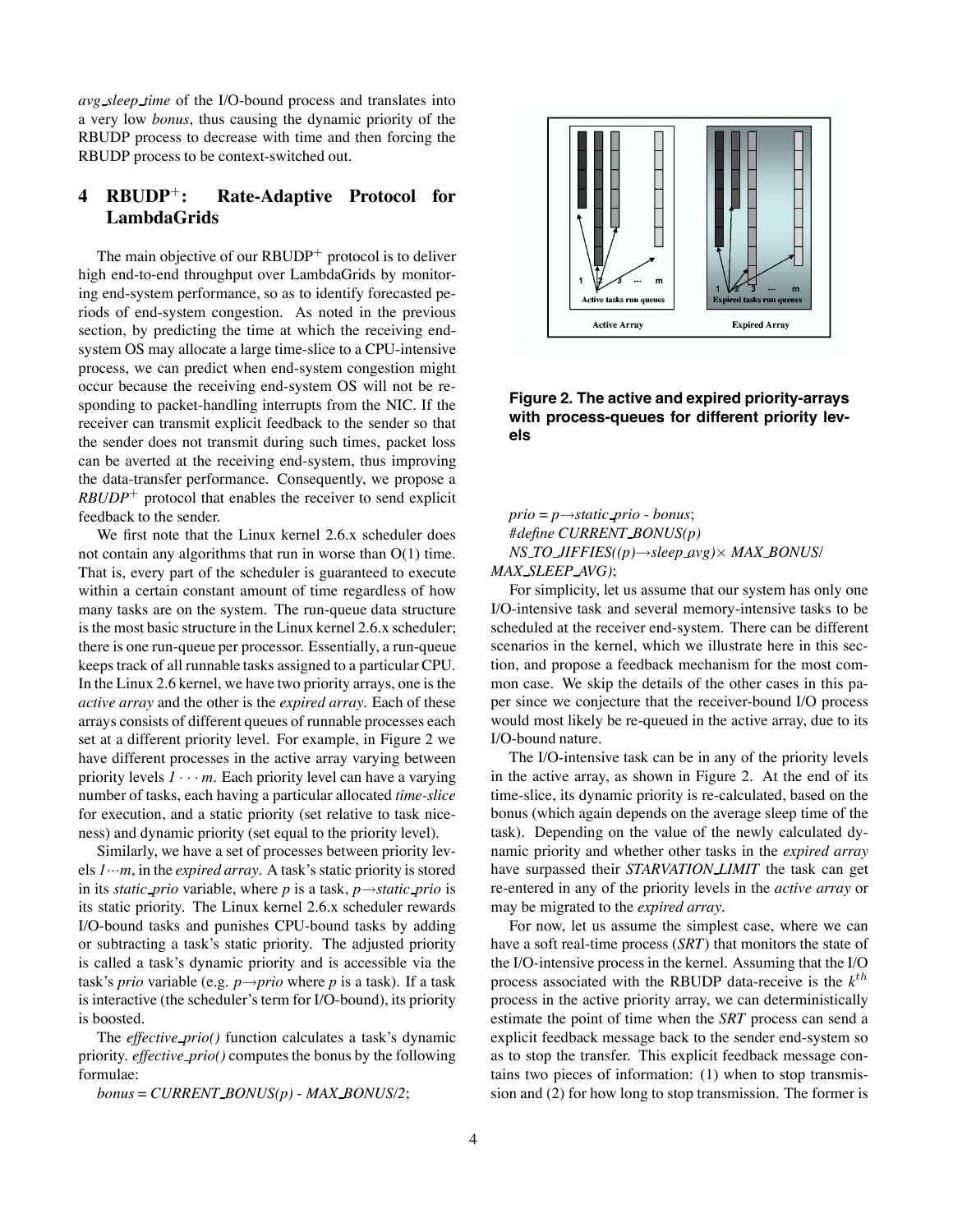**Input:** All the tasks in the *active array* with their individual time-slices  $T_i$ . The time-slice value of the I/O intensive task is  $T_{I/O}$ .

Let the time instant at which the I/O intensive task is scheduled be given by *t*.

Let the *avg sleep time* of each task be denoted by *avg sleep time*<sub>i</sub>.

**Output**: (a) The time instant when the data transfer needs to be stopped temporarily from the sender.

(b) The duration (D) for which the data transfer is stopped temporarily.

**Algorithm:** The time instance at which data transfer needs to be stopped temporarily is given by  $t + T_{I/O}$  and the notification is sent at the time instant *t*, the I/O task is scheduled. (Assumption: all the tasks will use their individual timeslices and will not enter the sleep/wait queue).

The duration for which data transmission needs to be stopped temporarily  $= \sum_i T_i \quad \forall T_i \gg avg\_sleep\_time_i$ 

**Note:** The above algorithm assumes that the new dynamic priority of the I/O task would be such that it gets scheduled after tasks in the *active array* whose *avg sleep time* are negligible compared to their time-slices.

#### **Figure 3. Algorithm for Feedback Notification**

calculated as the time period that the RBUDP receive process is scheduled for; the latter is the time period for which the RBUDP receive process is context-switched out.

The main challenge is to determine the time-period for which the *SRT* process asks the sending end-system to suspend data transmission. There are different possible scenarios at the end of the time-slice of the I/O-bound task: it can be enqueued into a queue in the *expired array*, or it might be re-queued into the *active array* after re-calculation of its dynamic priority. Because the RBUDP receive process is I/O-bound and generally has a very high priority, the probability of it getting re-enqueued into the *active array* is very high. Hence, we assume that the RBUDP receive process is re-entered in the *active array* at the end of its time-slice of execution.

Since we cannot be exactly sure at the beginning of the execution of the receiver task, as to what its next dynamic priority would be, we can conservatively estimate that its new dynamic priority would not be less than  $\delta$  of its current priority. Assuming the I/O-bound RBUDP receive process has a new dynamic priority which is not less than  $\delta$  of the current priority, we can estimate the time period for which the sender should be asked to suspend its transmission. Suppose the current priority of the receive task is  $p \rightarrow prio$ . We can then look ahead all the tasks that are in the queues of priority level higher than or equal to  $p \rightarrow pri$  -  $\delta$ . We take each task in each of these priority levels and add their time-slice values for all tasks with smaller *avg sleep time* values. This can be used as an estimate for which the I/O-bound process does not get scheduled, and hence, the sender should not be instantiating transmission from its end. One of the assumptions made here in the computation of this time period is that all the other remaining processes in the system finish execution, according to their time-slice values, and do not enter the wait/sleep queue during its execution.

The above calculation assumes that all the tasks that get scheduled after the I/O-bound process, do not re-enter at a priority level higher than  $p \rightarrow prio - \delta$  if they are re-entered in the *active array*. This is based on the intuition that these processes initially had a lower priority as compared to the receive process. Hence, they get lower priority values in subsequent scheduling iterations. The detailed algorithm for feedback notification is presented in Figure 3.



**Figure 4. The receiver process moves to the** *expired array* **at the end of its time-slice.**

Now, we analyze some of the other scenarios which can occur in the kernel and propose some insights about when and how feedback can be sent to the sending end-system to prohibit data transfer.

It can happen that the receiving I/O bound task is queued to the expired array after re-calculation of its dynamic priority (as shown in Figure 4). Feedback needs to be sent to the sending end-system at the beginning of the time-slice interval of the receiving process as described before to suspend data transfer for a certain interval of time. We need to estimate the time interval for which the data transfer needs to be stopped temporarily. **Assume** that all the other tasks in the *active array* are CPU-intensive tasks, and they get inserted into the run-queues of the *expired array* after execution and re-calculation of their dynamic priorities. Then the total time interval for which the data transfer needs to be suspended can be easily computed to be the summation of the time-slices of all the tasks in the *active run-queue* and the summation of the time-slices of the tasks ahead of the I/O-intensive task in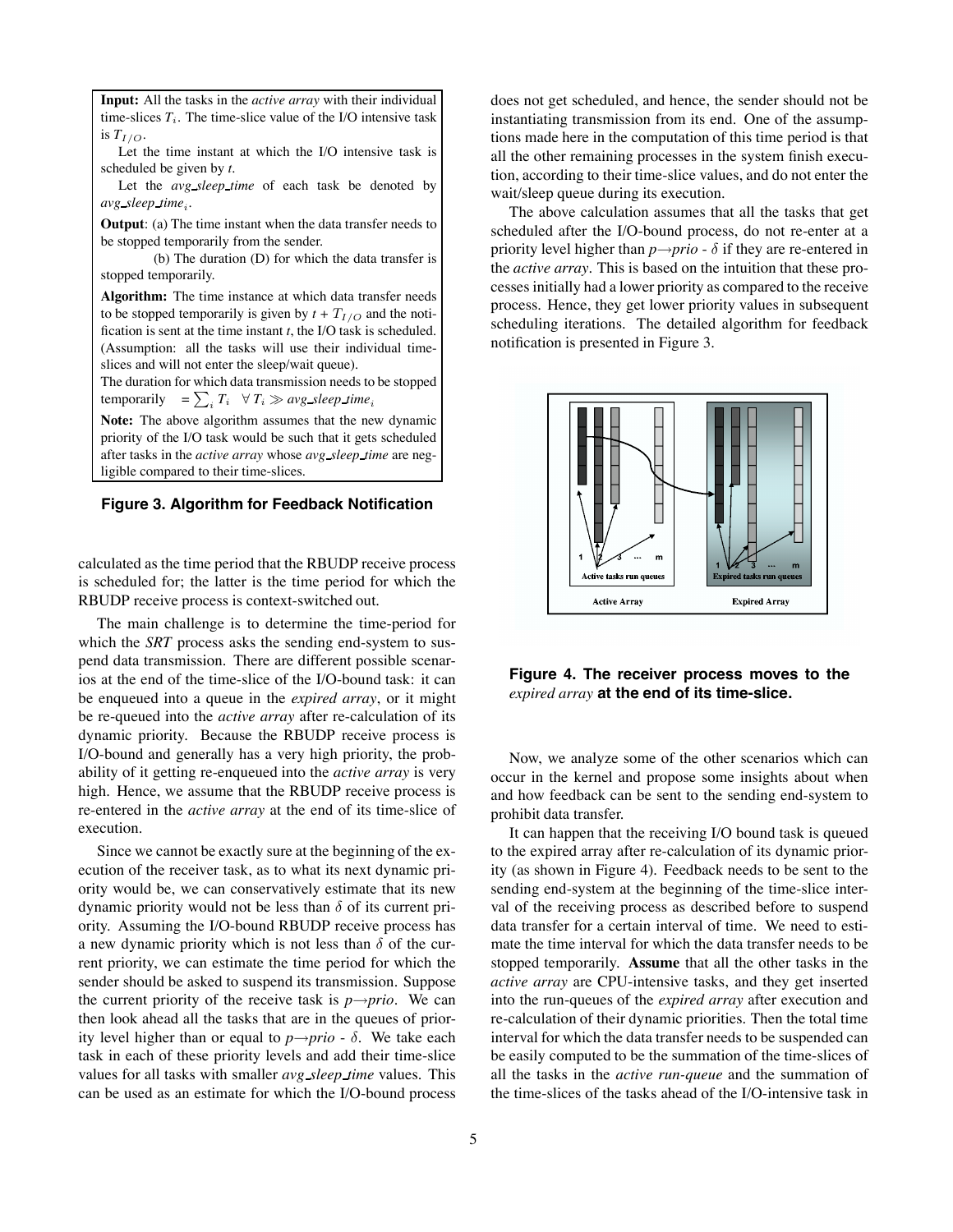the *expired array*. This algorithm however explicitly assumes that each task gets enqueued to the expired run-queue after re-calculation of their dynamic priority at the end of each time-slice interval. It also assumes that each task executes to its completion at the end of their individual time-slices and does not enter the wait-queue in between. It has a computational complexity of  $O(n)$ , where *n* is the total number of active tasks in the system.

# **5 Experimental Set-Up**

In order to emulate a LambdaGrid network, we used the following experimental set-up. We connected two machines (both the machines were AMD Opteron's with a clock of 2.2 Ghz and a cache of 1024MB and 1GB DDR RAM) back-toback with Chelsio 10-Gigabit Ethernet (10GigE) adapters[1]. The Maximum Transfer Unit (MTU) is 1500 bytes. We emulate an end-system to end-system file transfer by transferring a 700MB file between the two machines using the 10GigE Ethernet cards.

Though our set-up does not explicitly incorporate a variable network-delay element to emulate different round-trip times (RTTs), our *RBUDP*<sup>+</sup> protocol will work with any delay inserted between the end-systems. To emulate Lambda-Grids with different RTT's, the receiver simply delays the feedback by an amount equivalent to RTT/2, since RTT/2 is the time that will be taken by feedback to reach the sender on an actual LambdaGrid network. As the sender also knows the RTT, instead of continuing to send the data for time equal to time-slice  $t$  allotted to the RBUDP receive process on receiver side, it will send data for a time-period equal to  $t - (RTT/2).$ 

We transferred a file of size 700MB via the RBUDP transport protocol [6] and our proposed *RBUDP*<sup>+</sup> transport protocol, using the experimental setup described above. For both protocols, we measured the end-system to end-system transfer time for sending rates between 0.8-3.4 Gbps. We performed emulation studies under two scenarios: (1) the receiving end-system was kept under no additional computational load, and (2) the receiving end-system was loaded with a synthetic load. In order to emulate a computational load, we created a *synthetic benchmark* that is both CPU- and memoryintensive. We did not enable any offload engine support that is available on the Chelsio network interface cards.

# **6 Experimental Results**

This section presents our experimental studies for the RBUDP protocol [6][12] and our proposed protocol  $RBUDP<sup>+</sup>$ . The experiments were conducted for a file of size 700MB. We also vary the sending rates of the  $RBUDP/RBUDP<sup>+</sup>$  at no load between 0.8-3.4 Gbps. The experimental studies for the above settings are repeated for



**Figure 5. Comparison of data transfer times for** *RBUDP*<sup>+</sup> **and** *RBUDP* **at no load conditions**



**Figure 6. Comparison of data transfer times for** *RBUDP*<sup>+</sup> **and** *RBUDP* **in loaded conditions**

RBUDP and our proposed protocol  $RBUDP^+$  in the presence of a synthetic load that is both CPU- and memoryintensive. The synthetic load can be varied to tune the load of the receiving end-system.

The experiments were repeated for varying synthetic load at the receiving end-system. Typically the RBUDP protocol should perform better than the  $RBUDP<sup>+</sup>$  protocol, under no load conditions, since the  $RBUDP<sup>+</sup>$  protocol interrupts the sending process from swamping data to the receiving endsystem and it does that, based on a predictive estimate of how the tasks gets scheduled in the end-system.

As shown in Figure 5, the *RBUDP*<sup>+</sup> protocol performs slightly worse as compared to the traditional *RBUDP* protocol. This is because in the absence of any other load, the normal *RBUDP* scheme keeps pumping data from the sender to the receiver and the I/O-bound process never gets context-switched out. In comparison, the *RBUDP*<sup>+</sup> proto-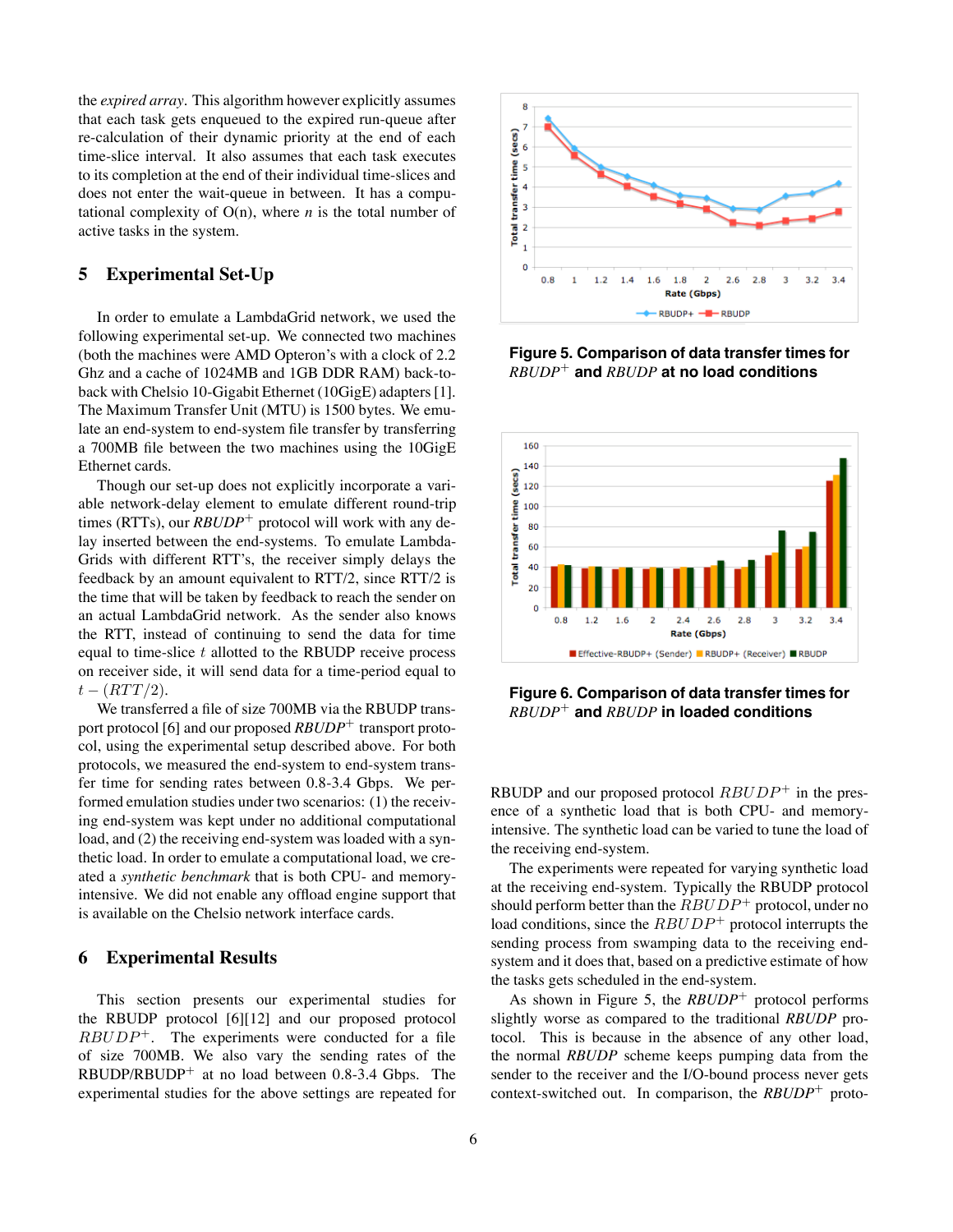

**Figure 7. Comparison of standard deviation of the simulated data for** *RBUDP*<sup>+</sup> **and** *RBUDP* **at no-load conditions**



**Figure 8. Comparison of standard deviation of the simulated data for** *RBUDP*<sup>+</sup> **and** *RBUDP* **in loaded conditions**

col aggressively or proactively stops the sender from sending data at certain instances during its data transfer. This results in *RBUDP*<sup>+</sup> consuming slightly more time for the total data transfer as compared to the *RBUDP* scheme.

From Figure 5, we observe that the total data transfer time actually decreases steadily up to a transmission rate of 2.8 Gbps and then increases slowly for both the schemes.

Figure 6 shows the performance of the proposed *RBUDP*<sup>+</sup> protocol in comparison to the *RBUDP* protocol in the presence of the memory-intensive *synthetic benchmark*. It also shows the effective total transfer time of the *RBUDP*<sup>+</sup> protocol when we account for the time that is saved at the sender end (when we stop the sender from blasting data). As can be seen from Figure 6, there is a total time savings of the order of 3% during which other applications can be scheduled at the sending end. At the receiver end we see a savings of the order of 10-25% which can again used to schedule certain other compute intensive applications. It also shows how the proposed *RBUDP*<sup>+</sup> protocol outperforms the *RBUDP* protocol in the presence of computational loads at the receiving end. Hence we can infer that the *RBUDP* protocol only performs well in situations when the receiver is extremely lowly loaded. In the presence of other computational loads or memory-intensive applications, the I/O-bound process attached to the RBUDP transfer gets context-switched out more often, and hence suffers from the total time taken to transfer the data.

If we examine Figure 6 more closely we can see that the *RBUDP*<sup>+</sup> protocol without taking into account the time savings at the sender end, performs slightly worse than the standard *RBUDP* protocol at low sending rates. As the sending rates are increased beyond 2.4 Gbps, the *RBUDP*<sup>+</sup> protocol starts performing better than the *RBUDP* protocol. This might be because, at such high rates the receiver might get swamped with too much data and may not be able to handle all of it. The  $RBUDP<sup>+</sup>$  protocol prohibits such a scenario by proactively stopping the sender from sending any data by predictively estimating the time instances for which I/O-bound process will get context-switched out and also sending the feedback at the appropriate time.

Figure 7 and Figure 8 illustrate the standard deviation of the simulation results for both the *RBUDP*<sup>+</sup> and the *RBUDP* protocol under varying transmission rates, in no-load and loaded conditions. A standard deviation is a measure of how much spread variation there is in the data. As can be seen the standard deviation were much higher for the *RBUDP* transfers as compared to the *RBUDP*<sup>+</sup> protocol. Hence the *RBUDP*<sup>+</sup> protocol achieves more steady transfer time as compared to the *RBUDP* protocol.

Table 1 presents the 99% confidence intervals for all the emulation results for our proposed protocol *RBUDP*<sup>+</sup> and *RBUDP* under both loaded and no-loaded conditions. As can be observed, the confidence intervals are pretty close, except for *RBUDP* which produces fluctuating total transfer times at high transfer rates in the presence of system load.

#### Discussion

From the above simulation results, we can observe that the *RBUDP*<sup>+</sup> protocol outperforms the *RBUDP* protocol in the presence of high-computational and memory-intensive loads at the receiver end and also at high data transfer rates. This can be attributed to the proactive nature of *RBUDP*<sup>+</sup> to stop the sender from sending data during time-intervals when the I/O-bound is not scheduled at the receiving end.

We can hence derive some heuristic approach that fine tunes the selection of the traditional *RBUDP* approach and the proposed *RBUDP*<sup>+</sup> protocol, based on inputs on system load at the receiving end, and the bandwidth for transmission.